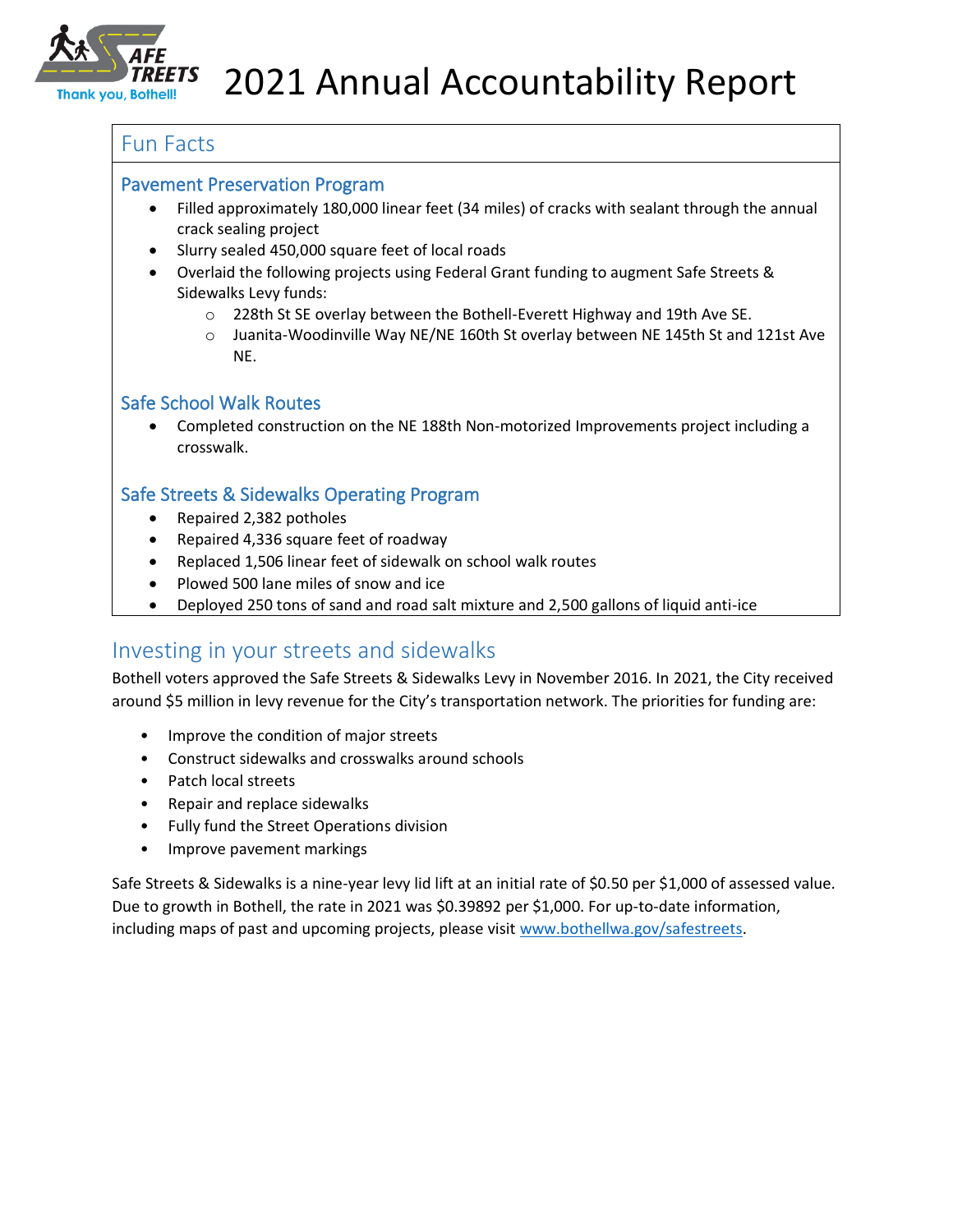

# Financial Update

This report includes unaudited financial data from 2021 and will be updated if needed after the City's annual audit process is closed.

### Revenue

The total revenue collected in 2021 for the Levy was \$5,002,944, in addition to the beginning fund balance of \$3,316,536. The revenue received from the Safe Streets & Sidewalks Levy funds a critical portion of the City of Bothell's street and sidewalk programs (see Figure 1). Additional revenue sources include Real Estate Excise Tax, the Solid Waste Street Preservation Fee, and the Street Cut Fee. Many of these revenue sources rebounded in 2021 after slightly decreasing in 2020 due to the COVID-19 pandemic.

#### Expenditures

Spending for programs funded by the Safe Streets & Sidewalks Levy is not uniform from year to year, particularly for sidewalk and paving projects. Grant funding for the Pavement Preservation Program increased in 2021 while it decreased for the Sidewalks and Crosswalks Program. Overall spending increased because the City was successful in obtaining federal paving preservation grant funds for two projects to be constructed in 2021.

## Street Operations

In addition to money received from the Safe Streets & Sidewalks Levy, Street Operations expenditures were funded by other revenues such as the Motor Vehicle Fuel Tax and permit fees.

## Pavement Preservation Program

The City spent \$2,415,000 more on the Pavement Preservation Program in 2021 than in the prior year primarily because it secured federal grant funds. In addition to Safe Streets & Sidewalks Levy funds, the program was funded by taxes and fees, including the Solid Waste Street Preservation Fee and \$1.8 million in federal grants.

## Safe School Walk Routes Program

Sidewalk and crosswalk projects in 2021 were funded by multiple sources including the Safe Streets & Sidewalks Levy Fund, grant funds, and Real Estate Excise Taxes.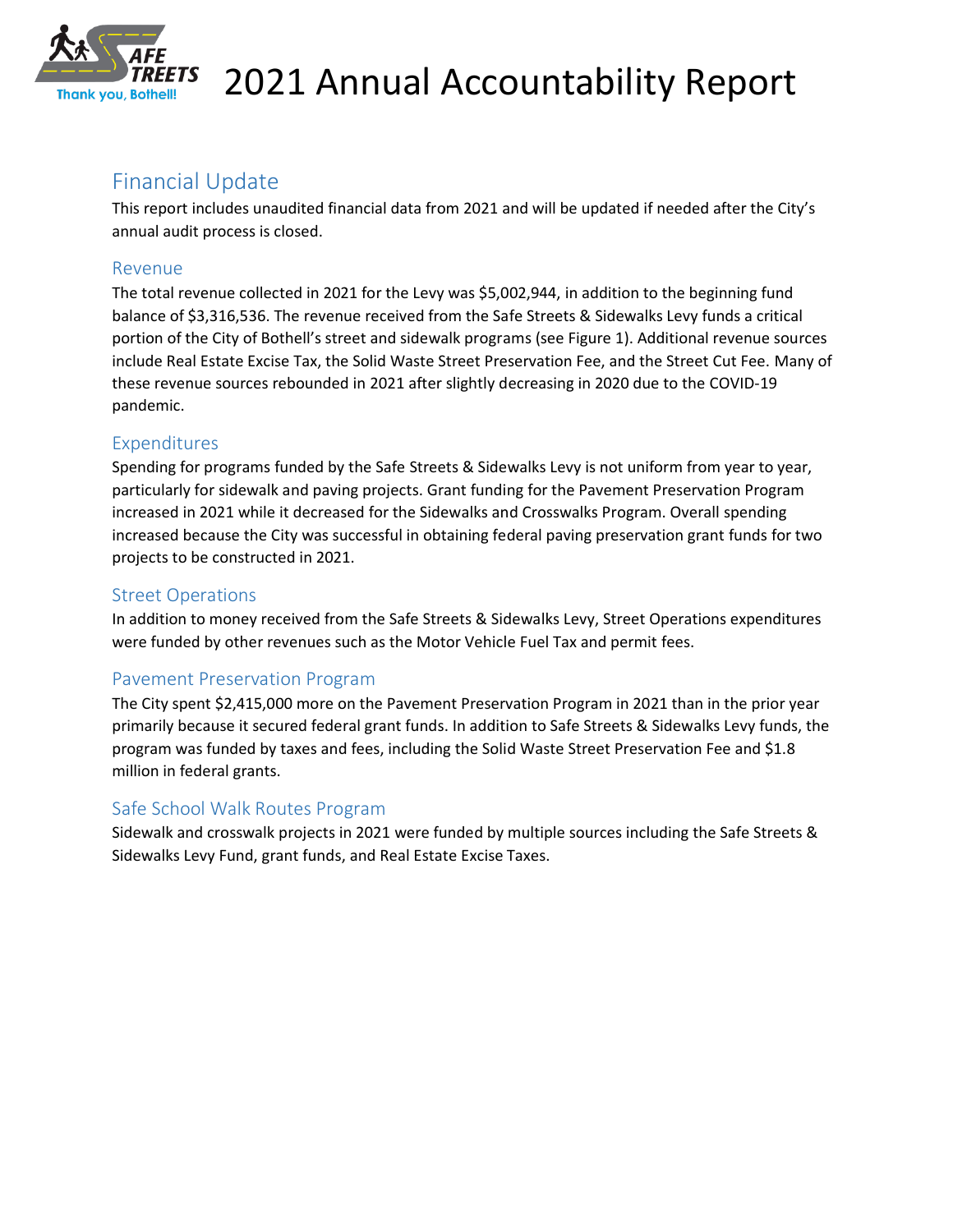



*Figure 1*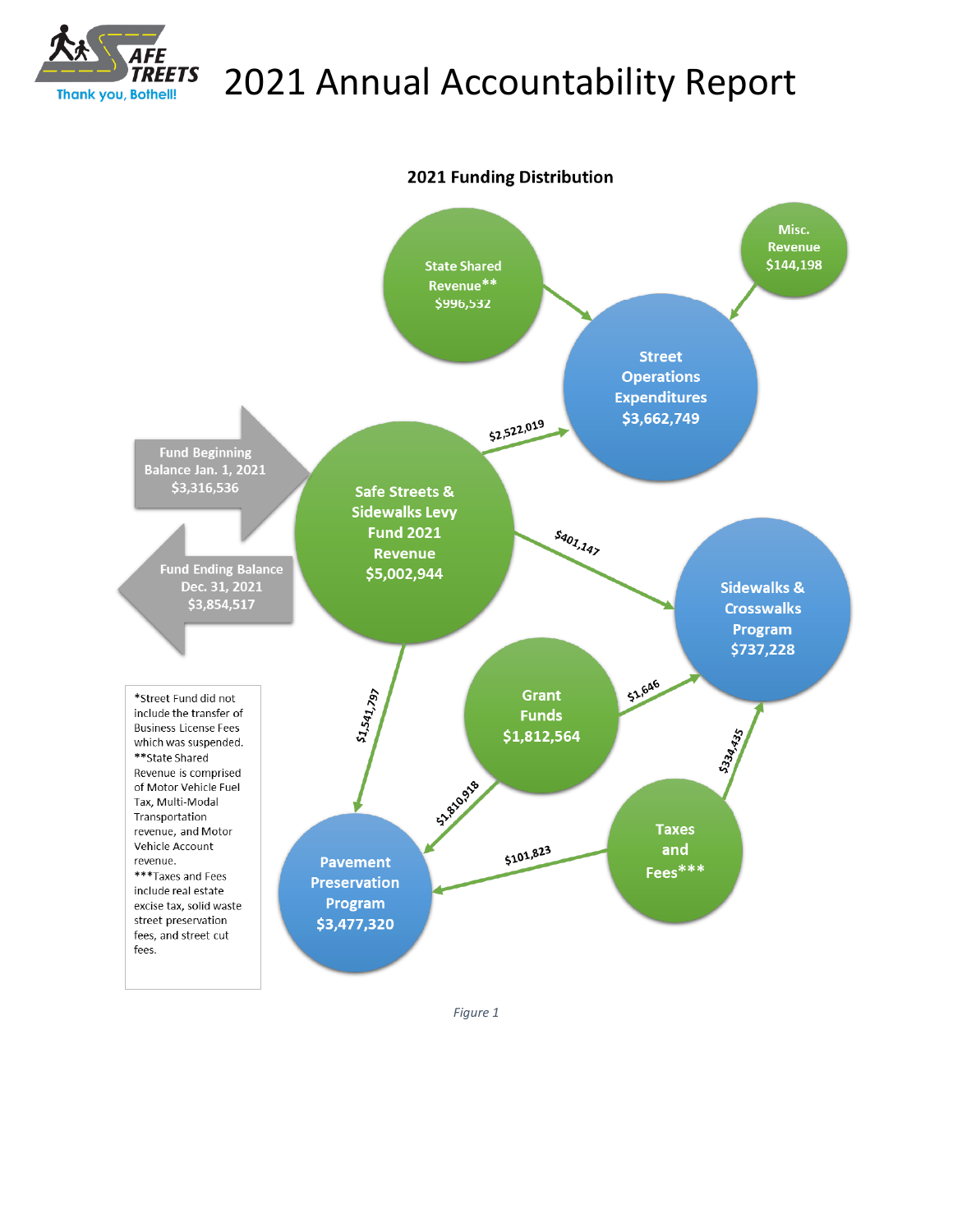

# Accomplishments

### Street Operations

Street Operations continued critical ongoing maintenance programs focused on preventative maintenance and public safety such as pothole repairs, asphalt patching, sidewalk repair, sign and pavement markings and emergent response activities. In response to the snow event in December 2021, Public Works crewmembers worked around the clock in 12-hour shifts for nine days, plowing roads to ensure they were safe and passable.

Street Operations continued to focus on sidewalk repair and replacement. Crews worked on sidewalks near Canyon Park Jr. High, Maywood Elementary, St. Brendan's, Northshore Jr. High, Bothell High School, and Frank Love Elementary (See Fun Facts for 2021 details).

#### Pavement Preservation

The levy funding provides a more robust pavement preservation program that began in 2017. Bothell's [Pavement Preservation Program](http://www.bothellwa.gov/993/Preserving-Bothells-Pavement) consists of three components: arterial asphalt overlay (resurfacing), arterial seal and repair, and local street seal. Major activities in 2021 were:

- Sealing 180,000 linear feet (about 34 miles) of cracks on city arterials;
- An asphalt patching project that did spot repairs on a number of city arterials throughout Bothell;
- [Slurry seal](http://www.bothellwa.gov/1527/2020-Slurry-Seal) project in Canyon Creek and Maywood/Beckstrom subareas central Bothell;
- [228th St SE overlay](http://bothellwa.gov/1793/228th-St-SWSE-Pavement-Preservation) between the Bothell-Everett Highway and 19th Ave SE; and,
- [Juanita-Woodinville Way NE/NE 160th St overlay](http://bothellwa.gov/1491/Juanita-Woodinville-Wy-NENE-160th-St-Ove) between NE 145th St and 121st Ave NE.

## Safe School Walk Routes Program

• The City has a sidewalk/walkway program that inventories and prioritizes completing missing sidewalk segments and curb ramps. Levy funding provides a more robust program with a specific focus on walkways and crosswalks near schools. In 2017, the [Safe School Walk Routes](http://www.bothellwa.gov/992/Safe-School-Walk-Routes-Taskforce)  [Taskforce](http://www.bothellwa.gov/992/Safe-School-Walk-Routes-Taskforce) prioritized projects for the levy's nine-year duration. The major project in 2021 was completion of the [NE 188th Non-motorized Improvements](http://bothellwa.gov/1331/NE-188th-St-Non-motorized-Improvements) project.

## The Future: What's to come?

You will see City crews and contractors around Bothell with projects ranging from paving and pavement repair to more school walk route improvements. To see maps of past, present, and future projects, please visit [www.bothellwa.gov/994/Projects.](http://www.bothellwa.gov/994/Projects) Here are some highlights for 2022:

#### Street Operations

- Continuing to complete sidewalk repair and replacement projects in the identified Safe School Walk Route areas.
- Continuing asphalt patching and pothole repairs, and ongoing maintenance programs focused on preventative maintenance and public safety.

#### Pavement Preservation

• Construction will begin on the 2022 Crack Seal and 2022 Asphalt Patching projects on various arterial streets throughout the City in late spring/early summer;